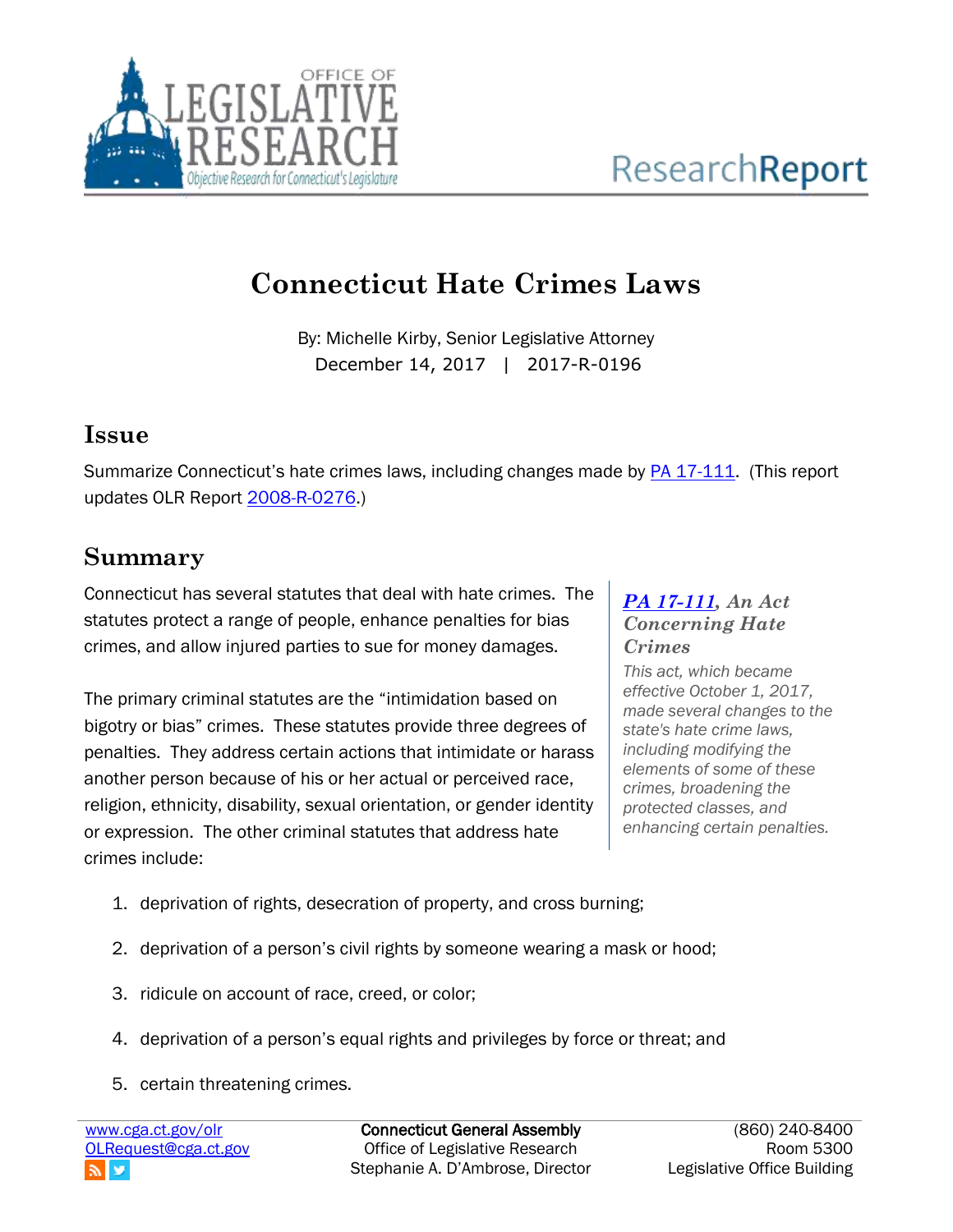This report also describes other provisions on hate crimes, including persistent offender status; anti-bias or diversity awareness programs as conditions of accelerated rehabilitation, probation, and conditional discharge; the state-wide hate crimes advisory council; and police training.

### **Intimidation Based on Bigotry or Bias Crimes**

The crimes of  $1^{st}$ , 2<sup>nd</sup>, and 3<sup>rd</sup> degree intimidation based on bigotry or bias address certain actions that intimidate or harass another person because of his or her actual or perceived race, religion, ethnicity, disability, sexual orientation, or gender identity or expression. [PA 17-111](https://www.cga.ct.gov/asp/cgabillstatus/cgabillstatus.asp?selBillType=Public+Act&which_year=2017&bill_num=111) §§ 5-7, added "sex" to this list. It also (1) expanded the conduct covered by the  $1<sup>st</sup>$  and  $2<sup>nd</sup>$  degree crimes and (2) increased certain penalties for the  $1<sup>st</sup>$ ,  $2<sup>nd</sup>$ , and  $3<sup>rd</sup>$  degree crimes.

"Gender identity or expression" is defined as a person's gender-related identity, appearance, or behavior, whether or not it is different from what is traditionally associated with the person's assigned sex at birth [\(CGS § 53a-181i\(2\)\)](https://www.cga.ct.gov/current/pub/chap_952.htm#sec_53a-181i).

"Disability" is defined as:

- 1. a mental disability—one or more mental disorders as defined in the American Psychiatric Association's "Diagnostic and Statistical Manual of Mental Disorders";
- 2. a physical disability—a chronic physical handicap, infirmity, or impairment, whether congenital or from bodily injury, organic process or change, or illness, including blindness, epilepsy, deafness, hearing impairment, or reliance on a wheelchair or other remedial appliance or device; or
- 3. mental retardation—significantly sub-average general intellectual functioning existing concurrently with deficits in adaptive behavior and manifested during the developmental period [\(CGS § 53a-181i\(1\)\)](https://www.cga.ct.gov/current/pub/chap_952.htm#sec_53a-181i).

#### *First-Degree Intimidation*

A person commits the  $1<sup>st</sup>$  degree crime of intimidation based on bigotry or bias if he or she, maliciously and with specific intent to intimidate or harass someone because of any of the attributes listed above, whether actual or perceived, caused physical injury (serious or non-serious) to that person or a third person (CGS  $\S$  53a-181; as amended by [PA 17-111](https://www.cga.ct.gov/asp/cgabillstatus/cgabillstatus.asp?selBillType=Public+Act&which_year=2017&bill_num=111)  $\S$  5).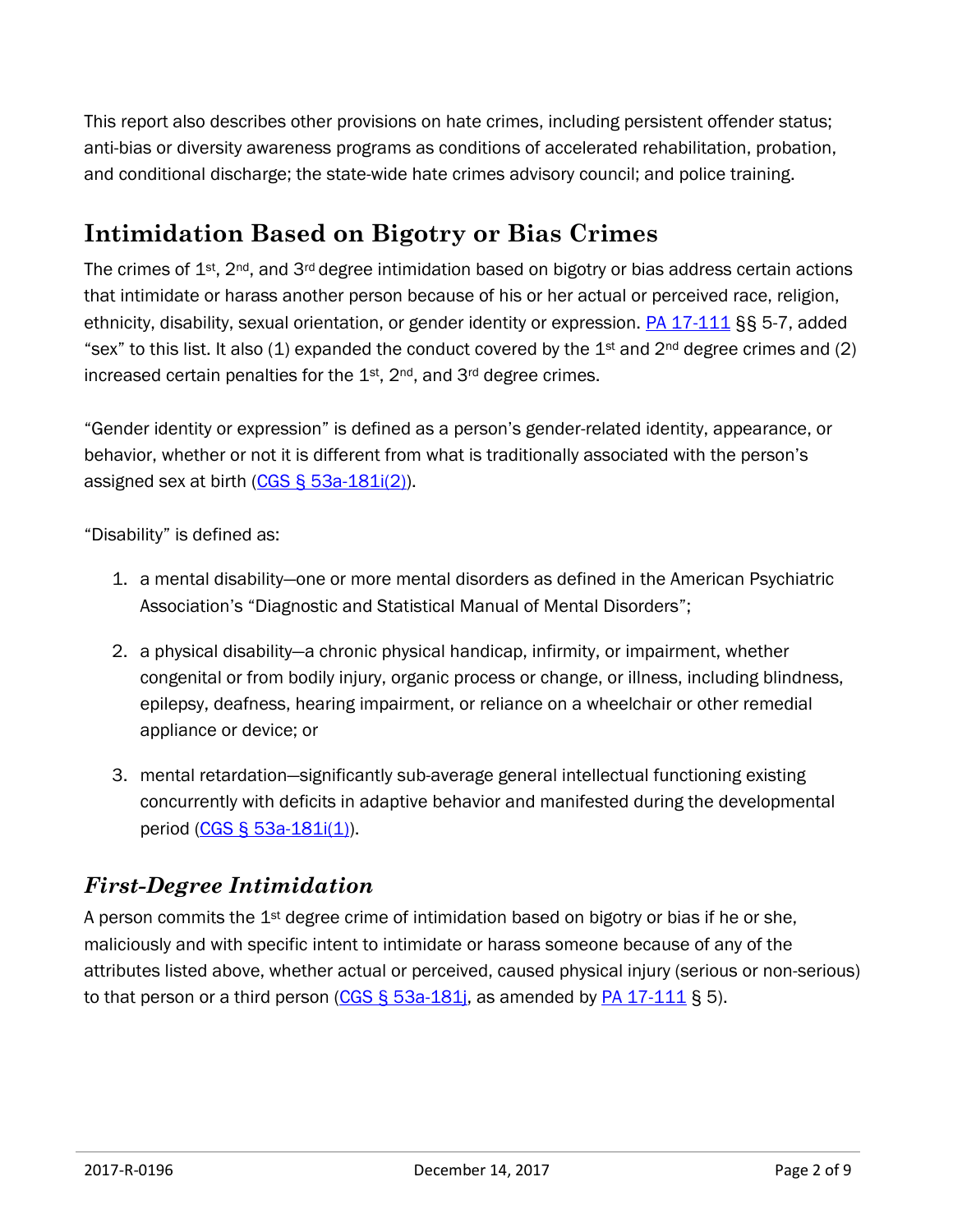#### *Second-Degree Intimidation*

A person commits the  $2<sup>nd</sup>$  degree crime of intimidation if he or she acts maliciously and with specific intent to intimidate or harass another individual or a group of people because of any of the attributes listed above, whether actual or perceived, by:

- 1. making physical contact with the victim;
- 2. damaging, destroying, or defacing property; or
- 3. threatening to do either of these things, and the victim has reasonable cause to believe he or she will carry out the threat (CGS  $\S$  53a-181k, as amended by [PA 17-111](https://www.cga.ct.gov/asp/cgabillstatus/cgabillstatus.asp?selBillType=Public+Act&which_year=2017&bill_num=111)  $\S$  5).

#### *Third-Degree Intimidation*

A person commits the 3<sup>rd</sup> degree crime if he or she intends to intimidate or harass someone or a group of people because of any of the attributes listed above, whether actual or perceived, and he or she (1) damages, destroys, or defaces any property or (2) threatens to do so by word or act or advocates or urges another person to do so and gives the victim reasonable cause to believe the act will occur [\(CGS § 53a-181l\)](https://www.cga.ct.gov/current/pub/chap_952.htm#sec_53a-181l).

#### *Increased Penalties*

[PA 17-111,](https://www.cga.ct.gov/asp/cgabillstatus/cgabillstatus.asp?selBillType=Public+Act&which_year=2017&bill_num=111) §§ 5-7, enhanced the penalty for 1<sup>st</sup>, 2<sup>nd</sup>, and 3<sup>rd</sup> degree intimidation based on bigotry or bias by imposing a minimum fine depending on the degree of the crime, as shown in Table 1. It also increased, from a class A misdemeanor to a class E felony, the penalty for the  $3<sup>rd</sup>$  degree crime.

| <b>Crime</b>           | <b>Classification</b><br>under Prior Law                                               | <b>Classification</b><br>under PA 17-111                                                | <b>Minimum Fine</b><br>under PA 17-111* |
|------------------------|----------------------------------------------------------------------------------------|-----------------------------------------------------------------------------------------|-----------------------------------------|
| $1st$ degree           | Class C felony<br>(one to 10 years in prison,<br>a fine of up to \$10,000, or both)    | Unchanged                                                                               | \$3,000                                 |
| $2nd$ degree           | Class D felony<br>(up to five years in prison,<br>a fine of up to \$5,000, or both)    | Unchanged                                                                               | \$1,000                                 |
| 3 <sup>rd</sup> degree | Class A misdemeanor<br>(up to one year in prison,<br>a fine of up to \$2,000, or both) | Class E felony<br>(up to three years in<br>prison, a fine of up to<br>\$3,500, or both) | \$1,000                                 |

#### **Table 1: Intimidation Based on Bigotry or Bias**

\*Unless the court states on the record its reasons for canceling or reducing the minimum fine.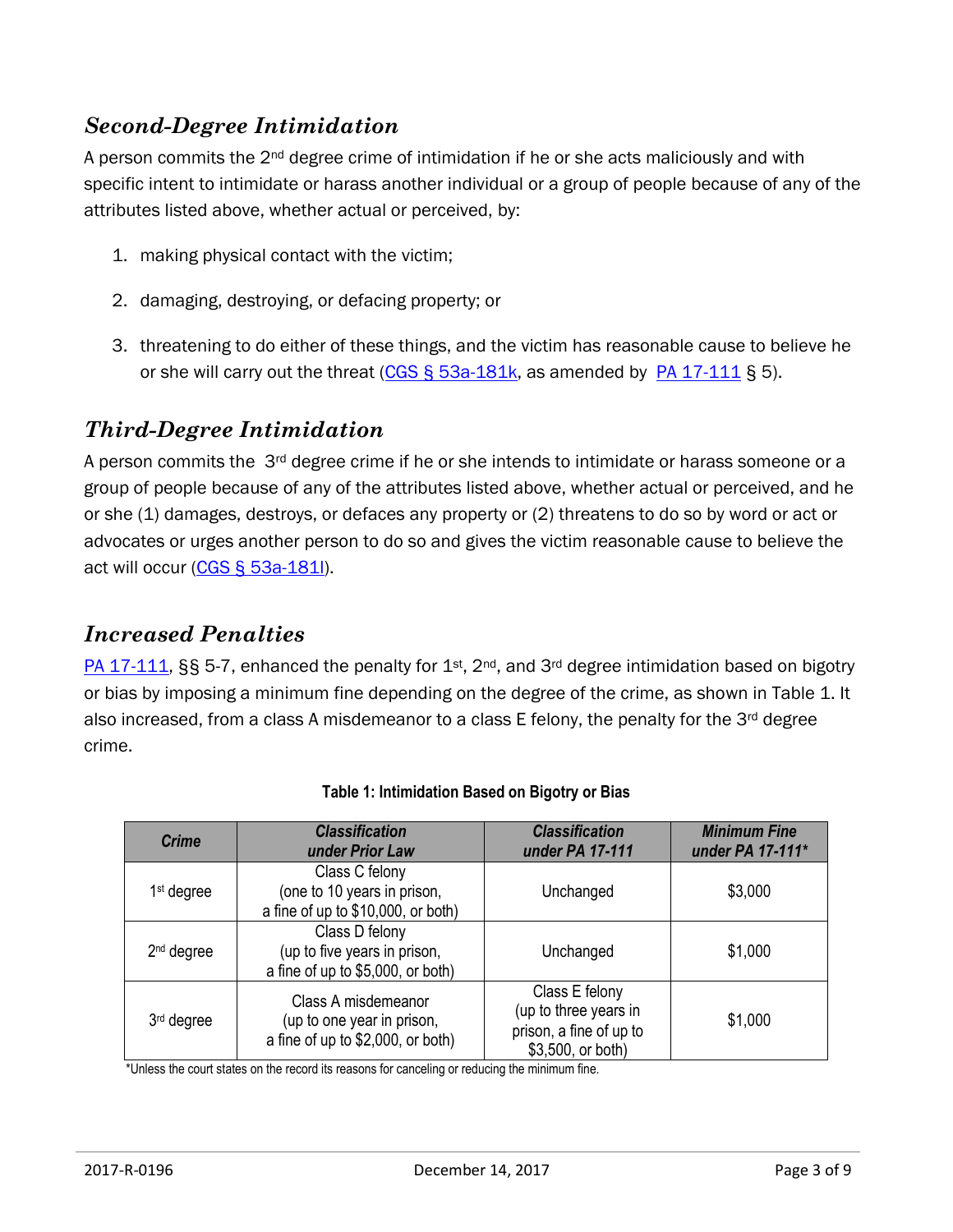### *Record and Classification of Crimes Motivated by Bigotry or Bias*

Town police departments, resident state troopers, and constables who perform law enforcement duties must monitor, record, and classify these crimes. They must report the data to the State Police which must also monitor, record, and classify them  $(CGS \S 29-7m)$ .

#### *Action for Damages*

A person injured by conduct that falls under these crimes can sue for damages for his or her injury. The court must award triple damages if the injured person prevails and may award other relief and reasonable attorney's fees. The injured party must file the lawsuit within three years of the acts complained of  $(CGS \S 52-571c)$ .

### **Deprivation of Rights, Desecration of Property, and Cross Burning**

It is a crime to:

- 1. deprive someone of any legally guaranteed right because of his religion, national origin, alienage, color, race, sex, sexual orientation, blindness, physical disability, or veteran-status [\(CGS § 46a-58,](https://www.cga.ct.gov/current/pub/chap_814c.htm#sec_46a-58) as amended by [PA 17-127](https://www.cga.ct.gov/asp/cgabillstatus/cgabillstatus.asp?selBillType=Public+Act&which_year=2017&bill_num=127) § 2);
- 2. intentionally desecrate any public property, monument, or structure; religious object, symbol, or house of worship; cemetery; or private structure;
- 3. place a burning cross or simulation of one on public property, or on private property without the owner's written consent  $(PA 17-111 \S 1)$  $(PA 17-111 \S 1)$ , makes this a crime only if the person acted with the intent to intimidate or harass someone or a group of people); or
- 4. placing a noose or simulation of one on public property, or on private property without the owner's written consent, and with the intent to harass someone because of his or her religion, national origin, alienage, color, race, sex, sexual orientation, blindness, or physical disability (PA  $17-111$  § 1, adds "gender identity or expression" and "mental disability" to the list of protected classes).

#### *Penalty*

The offenses described above are class A misdemeanors, but it is a class D felony if there is more than \$1,000 of property damage  $(CGS \, \S \, 46a-58)$ . [PA 17-111](https://www.cga.ct.gov/asp/cgabillstatus/cgabillstatus.asp?selBillType=Public+Act&which_year=2017&bill_num=111) § 1, enhanced this penalty by imposing a minimum fine of \$1,000 whether the crime is a misdemeanor or a felony.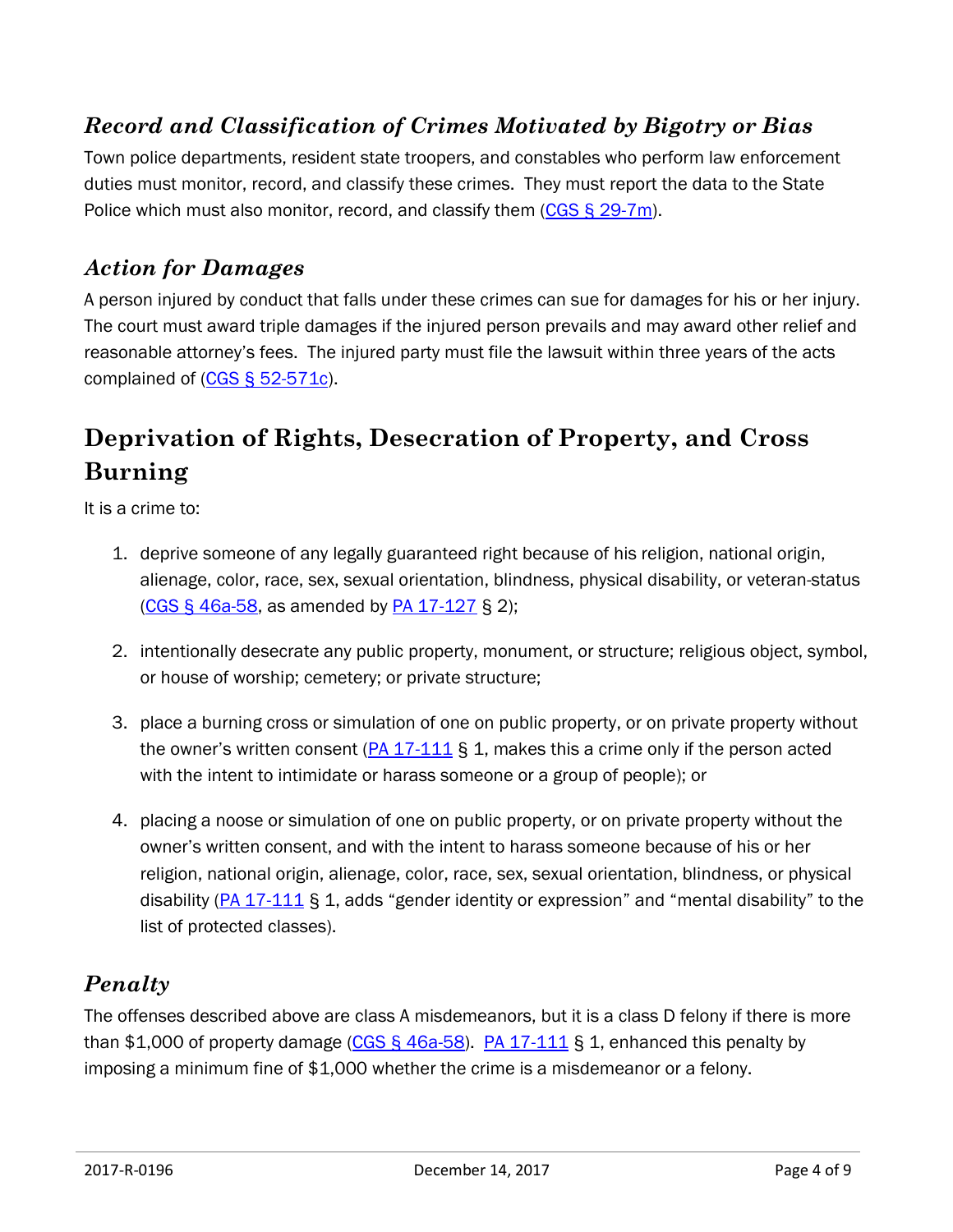[PA 17-111](https://www.cga.ct.gov/asp/cgabillstatus/cgabillstatus.asp?selBillType=Public+Act&which_year=2017&bill_num=111) further enhanced the penalty for intentional desecration of a house of religious worship, as shown in Table 2.

| <b>Property Damage</b><br><b>Resulting from the Crime</b> | <b>Classification</b>                                             | <b>Minimum Fine</b><br>under the Act |
|-----------------------------------------------------------|-------------------------------------------------------------------|--------------------------------------|
| \$10,000 or less                                          | Class D felony<br>(up to five years in prison,                    | \$1,000                              |
|                                                           | a fine of up to \$5,000, or both)                                 |                                      |
|                                                           | Class C felony                                                    |                                      |
| More than \$10,000                                        | (one to 10 years in prison,<br>a fine of up to \$10,000, or both) | \$3,000                              |

**Table 2: Intentional Desecration of a House of Religious Worship**

The act prohibits the court from canceling or reducing the minimum fines unless it states on the record its reasons for doing so. The act also specifically allows the court to order the offender to pay financial restitution to the victim.

### *Conditions of Probation and Conditional Discharge*

By law, a court, as a condition of probation or conditional discharge, may require an offender to participate in certain programs if he or she is convicted of (1) intimidation based on bigotry or bias, (2) deprivation of rights or property (including through cross burning or placing a noose on property), or (3) deprivation of a person's civil rights by a person wearing a mask or hood [\(CGS §](https://www.cga.ct.gov/current/pub/chap_952.htm#sec_53a-30)  [53a-30\)](https://www.cga.ct.gov/current/pub/chap_952.htm#sec_53a-30).

[PA 17-111](https://www.cga.ct.gov/asp/cgabillstatus/cgabillstatus.asp?selBillType=Public+Act&which_year=2017&bill_num=111) § 2, allows the court to require the offender to participate in (1) an anti-bias or diversity awareness program or (2) a community service program designed to remedy the damage caused by the commission of a bias crime or otherwise related to the defendant's violation.

### **Deprivation of a Person's Civil Rights By Person Wearing a Mask or a Hood**

For crimes involving depriving someone of his constitutional rights, desecrating property, or burning a cross under certain circumstances, it is a class D felony if the person (1) commits the crime while wearing a mask, hood, or other device designed to conceal his identity and (2) intends to deprive another person of any legally guaranteed right because of his religion, national origin, alienage, color, race, sex, gender identity or expression, sexual orientation, blindness, physical disability, or veteran-status [\(CGS § 53-37a](https://www.cga.ct.gov/current/pub/chap_939.htm#sec_53-37a) & [CGS § 46a-58\)](https://www.cga.ct.gov/current/pub/chap_814c.htm#sec_46a-58).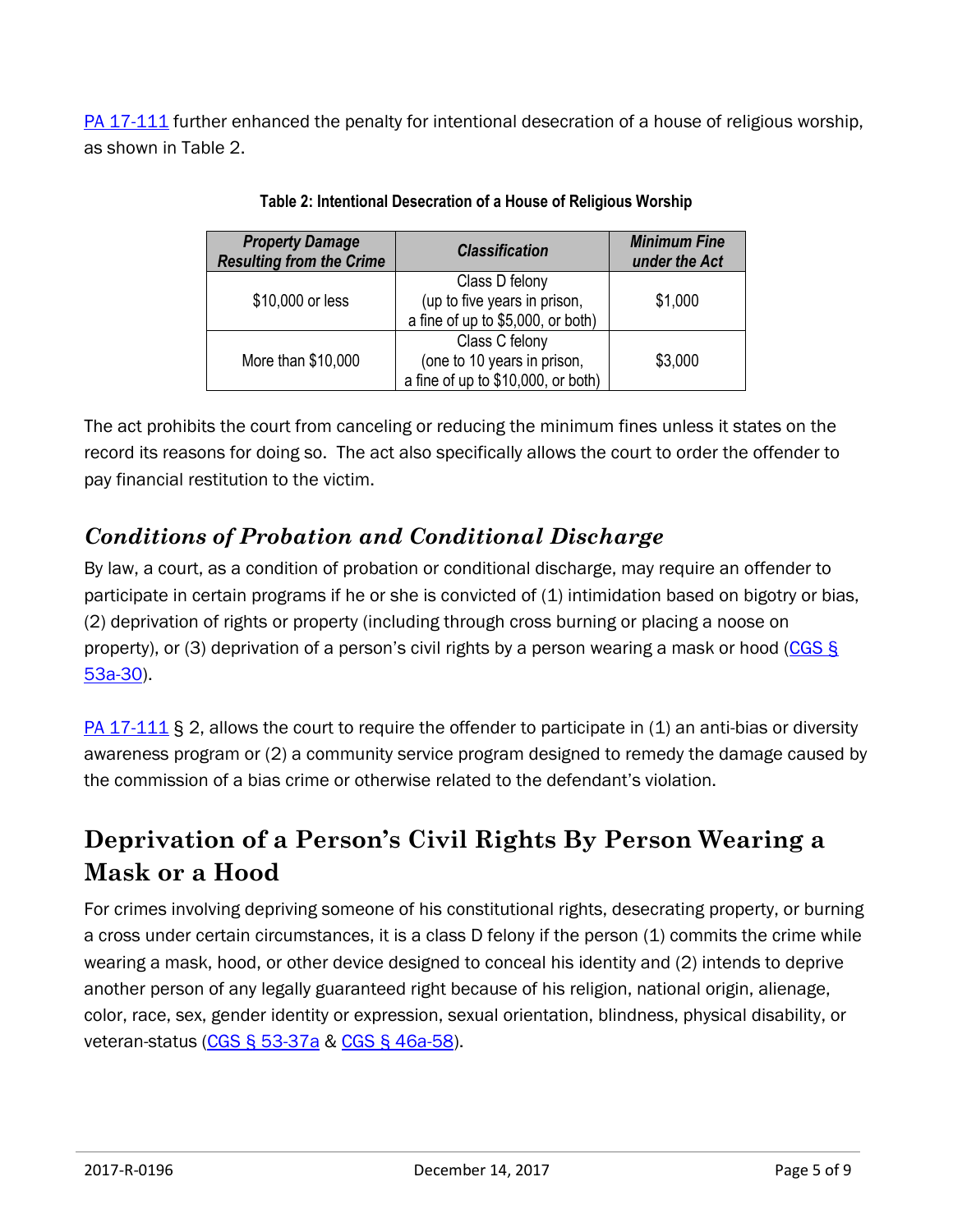### **Ridicule on Account of Race, Creed, or Color**

A person commits this crime if he or she ridicules or holds up to contempt any person or class of people on account of creed, religion, color, denomination, nationality, or race. This is a class D misdemeanor [\(CGS § 53-37\)](https://www.cga.ct.gov/current/pub/chap_939.htm#sec_53-37).

## **Deprivation of a Person's Equal Rights and Privileges by Force or Threat**

A person commits this crime if he or she uses force or threats with the intent to deprive a person or class of people of the equal protection or privileges and immunities of the laws of this state or the United States. The prohibition applies to people acting alone or in conspiracy with others.

This applies when a person:

- 1. intentionally places or attempts to place another person in fear of imminent serious physical injury, through physical threat;
- 2. threatens to commit a violent crime with the intent to terrorize another;
- 3. threatens to commit a violent crime in reckless disregard of the risk of causing terror; or
- 4. does any of the above and the person threatened is in a building or on the grounds of a public or nonpublic preschool, school, or higher education institution during school or instructional hours or when the building or grounds are being used for school- or institution sponsored activities [\(CGS § 53a-62\)](https://www.cga.ct.gov/current/pub/chap_952.htm#sec_53a-62).

This is a class A misdemeanor but it is a class C felony if bodily injury occurs. The crime is a class B felony if death results, punishable by one to 20 years in prison, a fine of up to \$15,000, or both [\(CGS § 53-37b\)](https://www.cga.ct.gov/current/pub/chap_939.htm#sec_53-37b).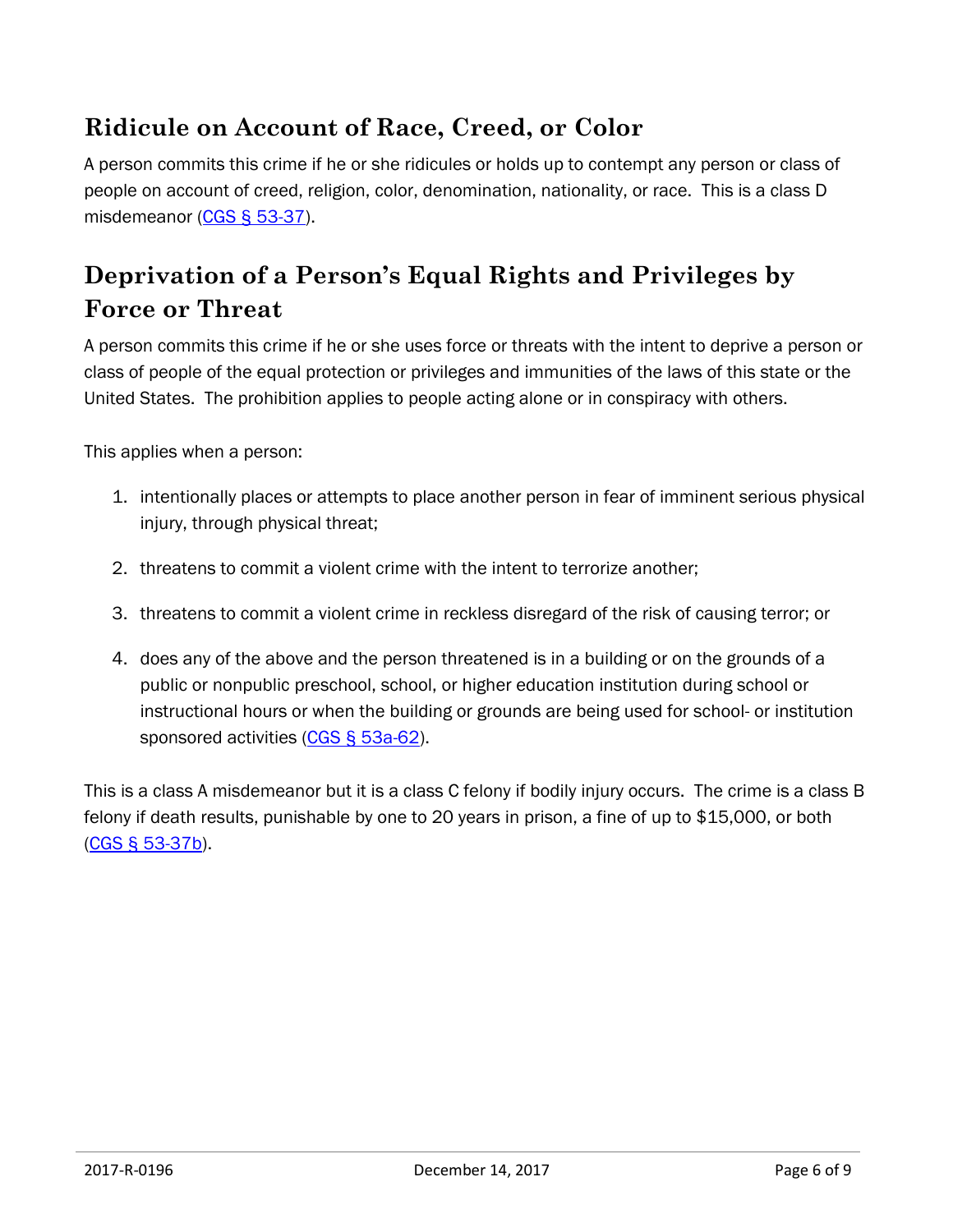### **Threatening Crimes**

### *First-Degree Threatening*

By law,  $1^{st}$  degree threatening includes threats to commit a violent crime or a crime using a hazardous substance with intent to cause, or with reckless disregard of the risk of (1) causing evacuation of a building, place of assembly, or public transportation facility; (2) causing serious public inconvenience; or (3) for hazardous substance crimes, terrifying a person (CGS § [53a-61aa\)](https://www.cga.ct.gov/current/pub/chap_952.htm#sec_53a-61aa).

[PA 17-111](https://www.cga.ct.gov/asp/cgabillstatus/cgabillstatus.asp?selBillType=Public+Act&which_year=2017&bill_num=111) § 3, increases, from a class D felony to a class C felony, the penalty for such  $1^{st}$  degree threatening if the threat was made with intent to cause the evacuation of the building or grounds of a house of religious worship, religiously-affiliated community center, or day care center during operating hours or when the buildings or grounds are being used to (1) provide religious or community services or (2) conduct activities sponsored by the house of worship, community center, or day care. (Under the law,  $1<sup>st</sup>$  degree threatening is a class C felony if the threat was made with the intent to cause the evacuation of a preschool, school, or higher education institution.)

A "religiously-affiliated community center" is real property (1) used for providing recreational, social, or educational services and (2) owned or leased by a nonprofit organization that holds the property out as being affiliated with an organized religion  $(PA 17-111 8 3)$  $(PA 17-111 8 3)$ .

#### *Second-Degree Threatening*

By law,  $2^{nd}$  degree threatening consists of  $(1)$  intentionally causing, or attempting to cause, someone to fear imminent serious physical injury by physical threat or (2) threatening to commit a violent crime with intent to terrorize someone or in reckless disregard of the risk of doing so [\(CGS §](https://www.cga.ct.gov/current/pub/chap_952.htm#sec_53a-62)  [53a-62\)](https://www.cga.ct.gov/current/pub/chap_952.htm#sec_53a-62).

[PA 17-111](https://www.cga.ct.gov/asp/cgabillstatus/cgabillstatus.asp?selBillType=Public+Act&which_year=2017&bill_num=111) § 4, increases, from a class A misdemeanor to a class D felony, the penalty for this crime if the threatened person was in the building or on the grounds of a house of religious worship, religiously-affiliated community center, or day care center during operating hours or when the buildings or grounds are being used to (1) provide religious or community services or (2) conduct activities sponsored by the house of worship, community center, or day care center. (Under the law,  $2<sup>nd</sup>$  degree threatening is already a class D felony if the threatened person was in the building or on the grounds of a preschool, school, or higher education institution.)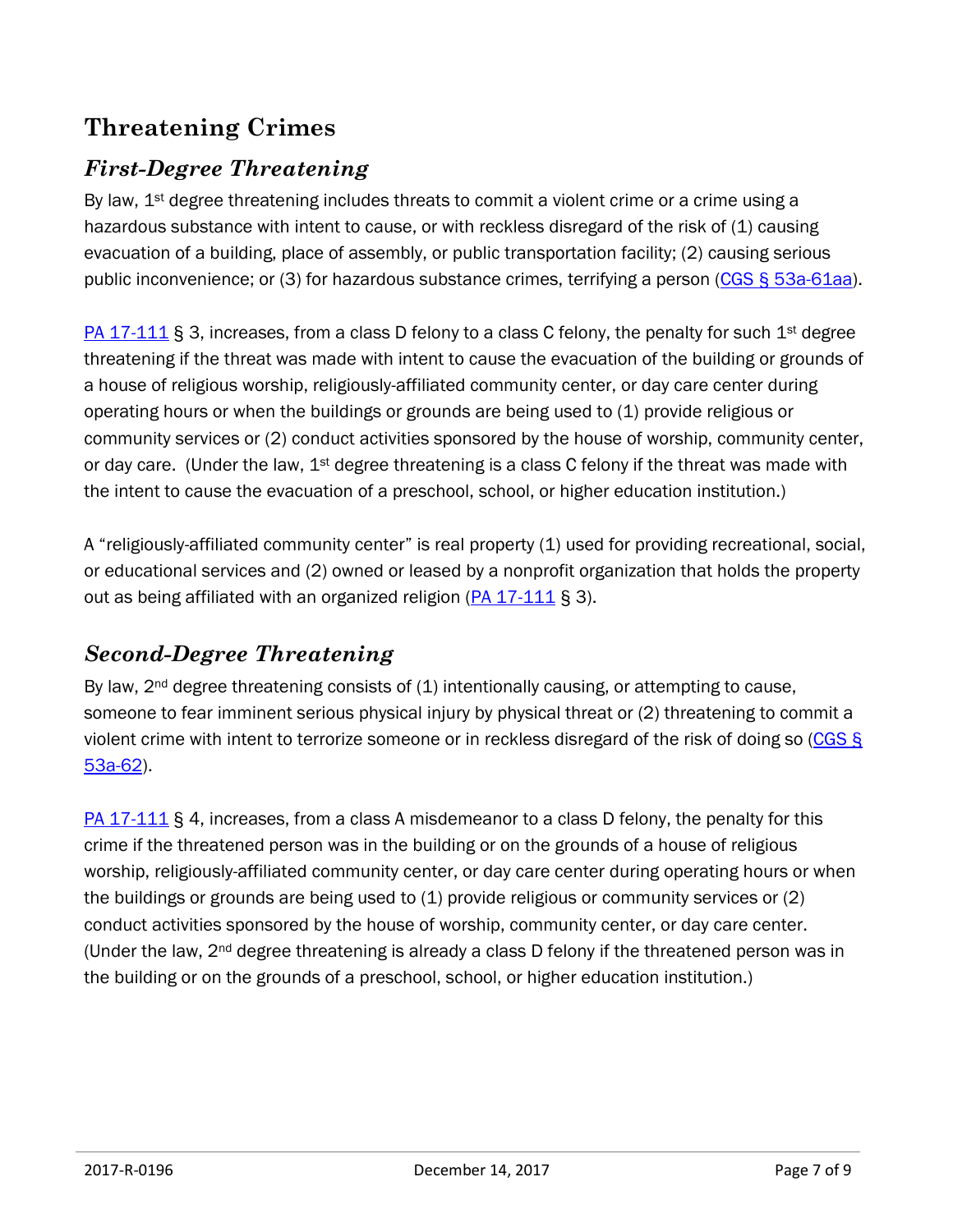### **Persistent Offenders of Crimes Involving Bigotry or Bias**

A persistent offender is a person convicted of any of the following crimes after having been previously convicted of one of them:

- 1. intimidation based on bigotry or bias;
- 2. deprivation of rights, desecration of property, or cross burning; or
- 3. deprivation of rights by a person wearing a mask or hood.

The court must sentence a persistent offender to the next highest class of sentence (e.g., if he or she is convicted of a class A misdemeanor he can be sentenced as though he or she committed a class D felony)[\(CGS § 53a-40a\)](https://www.cga.ct.gov/current/pub/chap_952.htm#sec_53a-40a).

### **Other Hate Crimes Provisions**

#### *Accelerated Rehabilitation and Hate Crimes Diversion Program*

A court can require an offender to participate in a hate crimes diversion program as a condition of probation under accelerated rehabilitation (AR). This applies to people charged with (1) deprivation of rights, desecration of property, and cross burning; (2) deprivation of a person's civil rights by a person wearing a mask or hood; and (3) intimidation based on bigotry or bias [\(CGS § 54-56e\)](https://www.cga.ct.gov/current/pub/chap_960.htm#sec_54-56e).

### *Anti-bias or Diversity Awareness Program as Condition of Probation or Conditional Discharge*

A court, as a condition of probation or conditional discharge, may require an offender convicted of the following crimes to participate in an anti-bias or diversity awareness program: (1) bigotry or bias crimes; (2) deprivation of rights, desecration of property, or cross burning; or (3) deprivation of a person's civil rights by a person wearing a mask or hood (CGS  $\S$  53a-30(a)(15), as amended by PA [17-111](https://www.cga.ct.gov/asp/cgabillstatus/cgabillstatus.asp?selBillType=Public+Act&which_year=2017&bill_num=111) § 2).

#### *State-Wide Hate Crimes Advisory Council*

[PA 17-111](https://www.cga.ct.gov/asp/cgabillstatus/cgabillstatus.asp?selBillType=Public+Act&which_year=2017&bill_num=111) §§ 8 & 9, eliminated the Hate Crimes Advisory Committee and replaces it with a new State-Wide Hate Crimes Advisory Council. It puts the council within the Office of the Chief State's Attorney for administrative purposes only.

The council, like the committee it replaced, must meet at least semiannually to encourage and coordinate programs to increase community awareness, reporting, and combating of hate crimes.